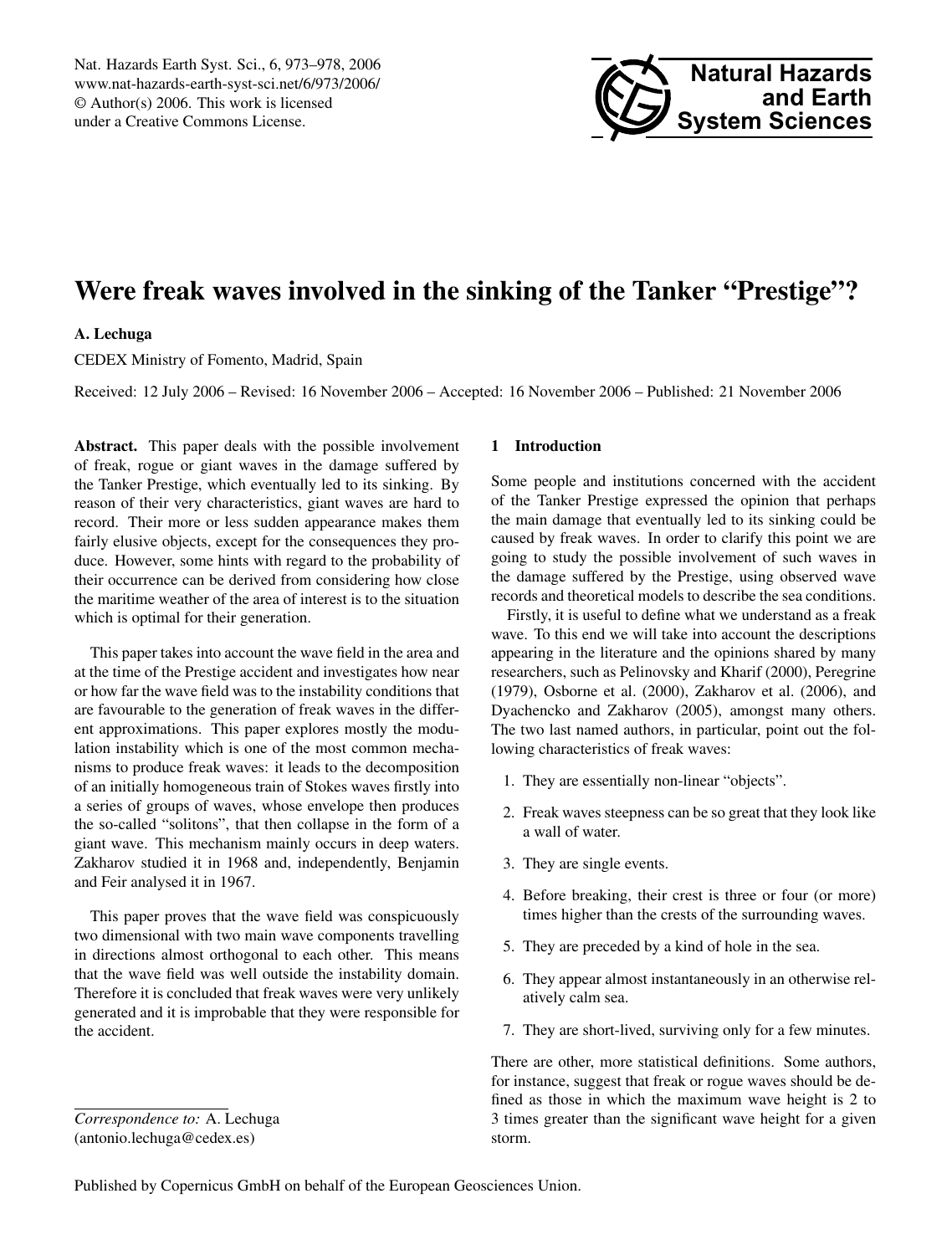

**Fig. 1.** Instability domain in the two dimensional case.

Various different mechanisms have been put forward as being responsible for the generation of this kind of waves. In the next paragraphs we summarize the most important ones. One mechanism is the interaction of waves with a strong

current. A well-known example of this kind is the occurrence of giant waves with the above-mentioned characteristics in the area of the famous Aghulas current.

A second mechanism is related to the caustic theory in genetrical optics. In short, this means concentration of waves **in** space and time. As Peregrine (1988) pointed out, the conntration of waves in wave propagation resulting from ray theory is partially eliminated when the nonlinear effects are

## taken finto account. This is not the case, however, if we are faced with geometrical focussing, which has been put forward as a freak wave generating mechanism by Pelinovsky et al. (2005).

A third mechanism is the so-called Stokes waves modulation instability, which has been studied by many authors and is known as the Benjamin-Feir (1967) instability, although Zakharov (1968) arrived independently at the same results. We will look at this mechanism in greater detail in the following section. The instability manifests itself in the modulation of the amplitude of the waves.

There is a fourth generating mechanism, which is related to the frequency modulation of wave packets that propagate at the wave group speed, as was pointed out by Pelinovsky et al. (2005). This mechanism is effective in coastal areas in the form of edge waves.

#### **2 Modulation instability**

This instability mechanism leads to the decomposition of an initially homogeneous train of Stokes waves, firstly into a series of groups of waves. Recently Zakharov et al. (2006) have called this state as "quasi-solitonic turbulence". After that,



**Fig. 2.** Location of the Silleiro buoy.

process that is still not well understood at present, freak appear and collapse. This mechanism mainly occurs in deep waters. Zakharov studied it in 1968 in the fr<mark>ame wor</mark>k of the Non-Linear Schrödinger Equation (NLSE), which he deduced. It has therefore been clear since the middle 1960s of the past century that a wave train is unstable for waves of a relatively close frequency, propagating more or less in the same direction. Benjamin and Feir (1967) arrived at the

own foad the version without the watermark  $\sqrt{ }$ equation in one dimension is:

$$
i \frac{\partial A}{\partial \tau} - \frac{1}{8} \frac{\omega_0}{k^2} \frac{\delta^2 A}{\delta \xi^2} - \frac{1}{2} \omega_0 k^2 |A|^2 A = 0
$$
 (1)

Where A represents the amplitude of the modulated wave,  $\tau$ the time and  $\xi$  the spatial coordinate. A is a complex variable and, as usual, we move with the reference frame. In the limit of Stokes waves the frequency is:

$$
\omega = \omega_0 \left( 1 + \frac{1}{2} k^2 a^2 \right) = \sqrt{g k} \left( 1 + \frac{1}{2} k^2 a^2 \right) \tag{2}
$$

where  $k$  is the wave number of the single Stokes wave.

After Zakharov (1968), to study linear stability we introduce the new variables :

$$
A(\xi, \tau) = a(\xi, \tau) \exp\left(-i\frac{\omega_0 k^2}{2} |a_0|^2 \tau\right)
$$
  
\n
$$
a = a_0 + b(\xi, \tau)
$$
  
\n
$$
b(\xi, \tau) = b_1 \exp\left(i\left(K\xi - \Omega\tau\right)\right)
$$
\n(3)

and finally, after introducing these values in Eq. (1) we obtain:

$$
ib_{\tau} - \frac{\omega_0}{8k^2}b_{\xi\xi} - \frac{\omega_0 k^2 a_0^2}{2}(b + \bar{b}) = 0
$$
 (4)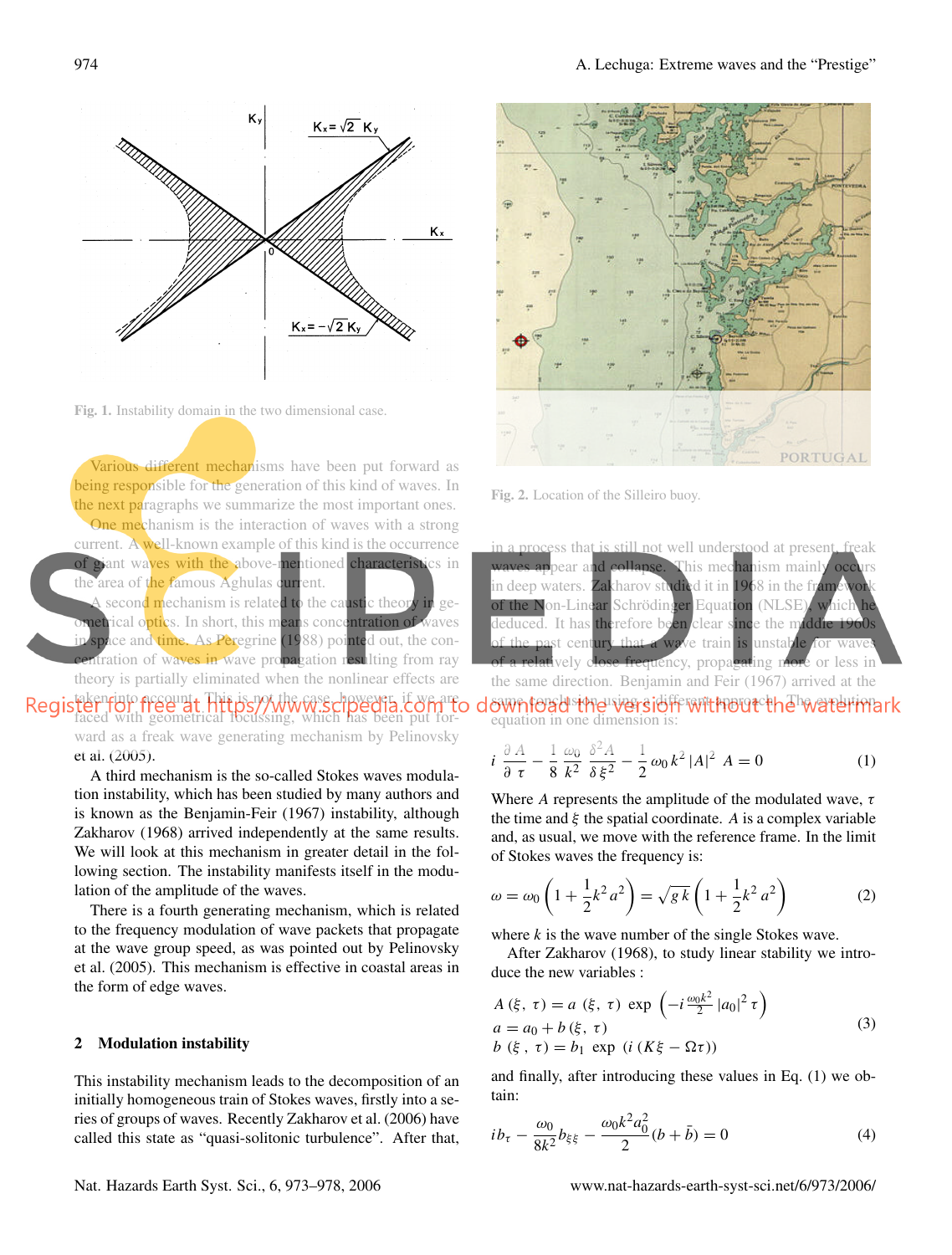

Fig. 3. Records of H<sub>s</sub> (significant wave height) and H<sub>max</sub> (maximum wave height) between 12 and 20 November 2002. Silleiro buoy.



**Fig. 4.** Records of  $T_z$ ,  $T_{opt}$  and  $T(H_{max})$  between 12 and 20 November 2002. Silleiro buoy.

## Register for free at https//www.scipedia.com to download the version without the watermark

Where,  $\bar{b}$  is the complex conjugate of b. Equation (4) has been obtained after considering only the linear terms in  $b$ . Separating real and imaginary parts in Eq. (4) and writing  $b = \alpha + i\beta$ , we get:

$$
\alpha \left( \frac{\omega_0 k^2 a_0^2}{2} - \frac{\omega_0}{8k^2} K^2 \right) + \beta \Omega = 0
$$
  
 
$$
\alpha \Omega + -\beta \frac{\omega_0}{8k^2} K^2 = 0
$$
 (5)

In order to ensure the compatibility of the two equations (5), we obtain:

$$
\Omega^2 = -\frac{1}{8} \frac{\omega_0}{k^2} K^2 \left( -\frac{1}{8} \frac{\omega_0}{k^2} K^2 + 2 \left( \frac{1}{2} \omega_0 k^2 \right) a_0^2 \right)
$$
  

$$
K^2 \le 8 k^4 a_0^2
$$
 (6)

where  $K$  and  $\Omega$  represent the wave number and the frequency of the modulated wave train respectively. The value of  $K$  that makes  $\Omega$  equal to zero is the instability limit.

Therefore,

$$
0 < \frac{K}{k} \le 2\sqrt{2}a_0k \tag{7}
$$

Following Eq. (7), the bigger the steepness of the wave  $a_0k$ , the greater the instability domain is.

When the wave field is characterised by two main directions of wave train propagation, then it can be shown that the instability mechanism is greater, the closer are the directions of the field components.

Zakharov (1968) gave also a two dimensional version of the NLSE that was obtained after simplifying the so-called Zakharov integral equation. This equation is expressed as:

$$
i \frac{\partial A}{\partial \tau} - \frac{\omega_0}{8k^2} \frac{\delta^2 A}{\delta x^2} + \frac{\omega_0}{4k^2} \frac{\delta^2 A}{\delta y^2} - \frac{1}{2} \omega_0 k^2 |A|^2 A = 0 \qquad (8)
$$

Performing the same analysis, Hui and Hamilton (1979) gave solutions to Eq. (8) after converting it in the one-dimension NLSE:

$$
i\frac{\partial A}{\partial \tau} + \lambda_1 \frac{\delta^2 A}{\delta \xi^2} - \chi |A|^2 A = 0
$$
 (9)

through the coordinate change:

$$
\xi = x\cos\phi + y\sin\phi \tag{10}
$$

www.nat-hazards-earth-syst-sci.net/6/973/2006/ Nat. Hazards Earth Syst. Sci., 6, 973–978, 2006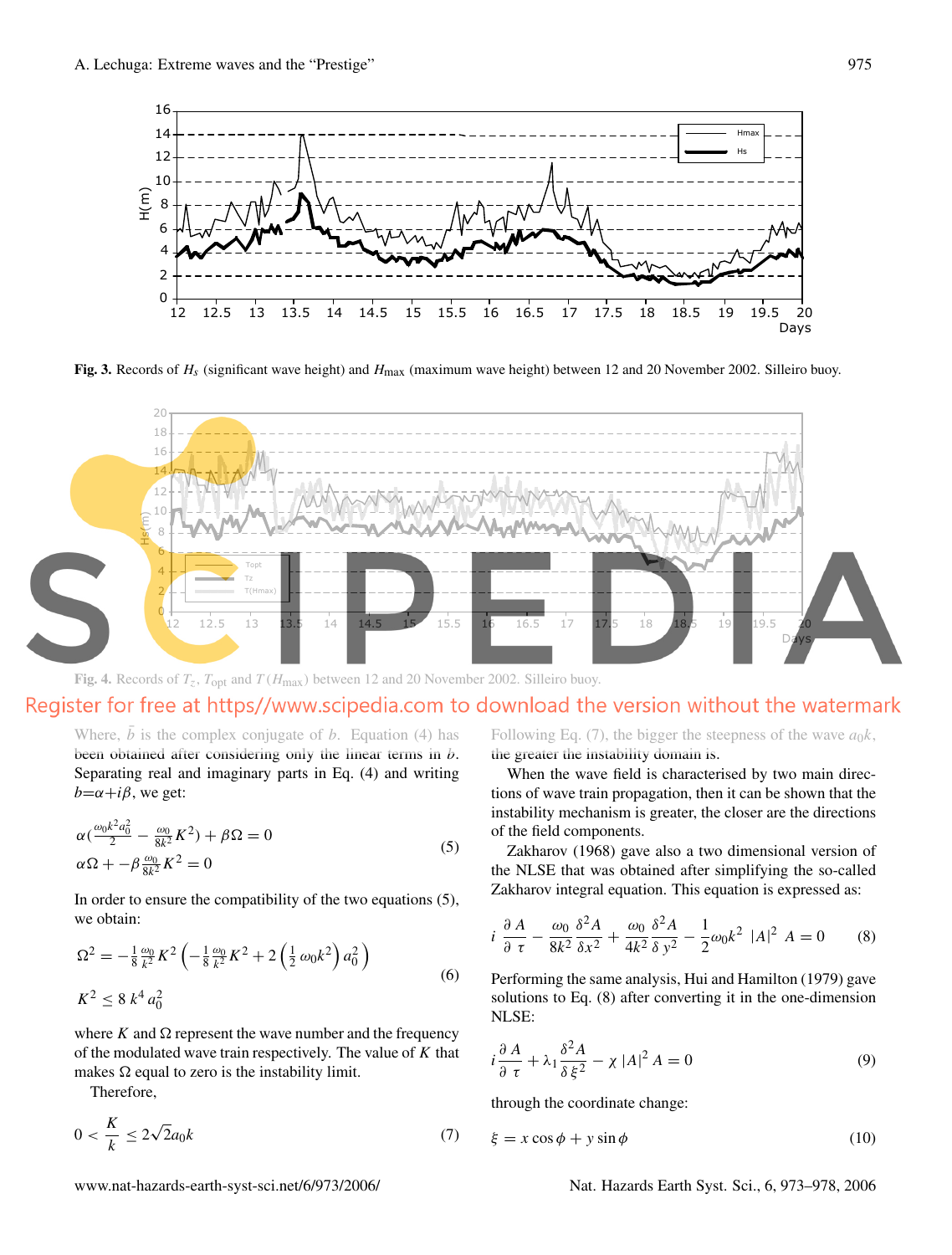

Register for free at https//www.scipedia.com to download the version without the watermark



Fig. 5. Directional Spectra on 13 November 2002, 06:00 h, showing two peaks. Méteo France.

In Eq. (9), according to Hui and Hamilton (1979) and Zakharov (1968):

$$
\lambda_1 = -\frac{\omega_0}{8k^2} \cos^2 \phi + \frac{\omega_0}{4k^2} \sin^2 \phi \tag{11}
$$

It is easy to prove that  $\lambda_1$  becomes null when

$$
|\tan \phi| = 2^{-\frac{1}{2}} \text{ and thus } \phi = 35^{\circ} \text{ or } \phi = 145^{\circ} \tag{12}
$$

Hence, this condition defines the limit of the instability domain.

Nat. Hazards Earth Syst. Sci., 6, 973–978, 2006 www.nat-hazards-earth-syst-sci.net/6/973/2006/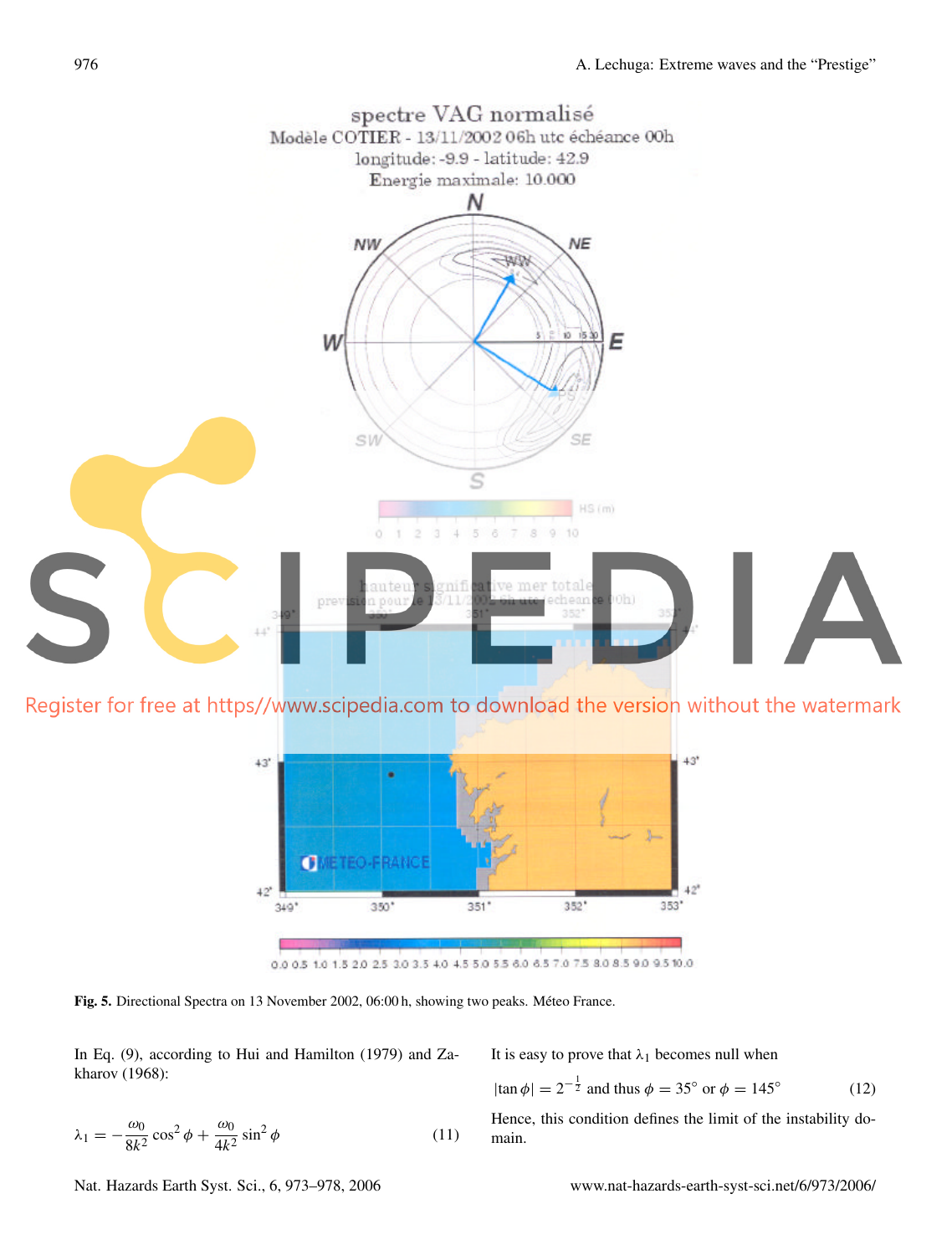

**Fig. 6.** Initial damage on the Prestige. 13 November 2002.



**Fig. 7.** The Tanker Prestige from the stern.

According to Zakharov (1968), this means that if the two main wave trains propagate along directions forming an angle greater than 35° (see Fig. 1), they cannot interact with each other making it impossible to produce modulation instability. Enhancements of the NLSE proposed by Dysthe (1979) and by Trulsen and Dysthe (1996) do not change significantly these limits.

# **3 Wave characteristics on the day of the accident**

We have already pointed out that giant waves are hard to ord. There are a few examples of such records in the technical literature. However, some parameters may be considered to give some hints on the greater or lesser probability of their occurrence, taking into account the closeness of the sea conditions in the area of interest to the state most favourable

## to generating them.

According to the CEDEX report on maritime weather conditions, and on the data recorded by the Silleiro buoy (see Fig. 2) on 13 November 2002, the significant wave height was 9 m and the maximum wave height was 14 m (see Fig. 3). These values are high, but not exceptional. The ratio between the two heights is 1.556, which is well within the limits of the Rayleigh distribution. From this point of view, the recorded waves are far from being freak waves, if we use the criterion, as most researchers do, of considering freak waves when this ratio is 2 or 3. In Fig. 4,  $T<sub>z</sub>$  is the period of the zero upcrossing waves,  $T_{\text{opt}}$  is the period corresponding to the peak of the spectrum (maximum of energy) and  $T(H_{\text{max}})$  the period corresponding to  $H_{\text{max}}$ .

The significant wave steepness,  $\frac{H_s}{L}$ , on the same day is 0.062, where L is the wavelength computed using  $T_z$ . This steepness expressed in "ak" form (amplitude times wavenumber) would be 0.1948, which is rather high. Concerning this value, only one thing can be said: bearing in mind Eq. (7), the instability domain is, comparatively, greater than otherwise.



The ANNEXE 2 (Méteo France) of the Rapport de Sitdown oud the wersion initial returns to watermark météorologiques pour la zone FINISTERRE, les 13 et 14 novembre 2002), shows that directional spectra from 00:00 UTC to 15:00 UTC mark two almost perpendicular components, one being a NW–SE swell and the other a SW–NE wind-sea wave state (see Fig. 5). This created a two-dimensional wave field, with two fairly pointed spectra whose clearest expression occurs at 06:00 UTC. This characteristics of the maritime climate is the most conclusive in reference to the formation of freak waves in our case, because, taking the  $\xi$ -axis as the direction of the swell (PS in Fig. 5), the other component lies outside the instability zone.

### **4 Conclusions**

Of all the wave characteristics in the area on 13 November 2002, the one that comes closest to rogue wave generating mechanism is the steepness, assuming coincident directions of wave trains with close frequencies. The fact that the wave fronts meet at an angle of 90° means that the situation is "uncomfortable" or even dangerous for navigation, but it would not appear to constitute an optimal situation for the generation of freak waves, due to the previous point. In fact, in